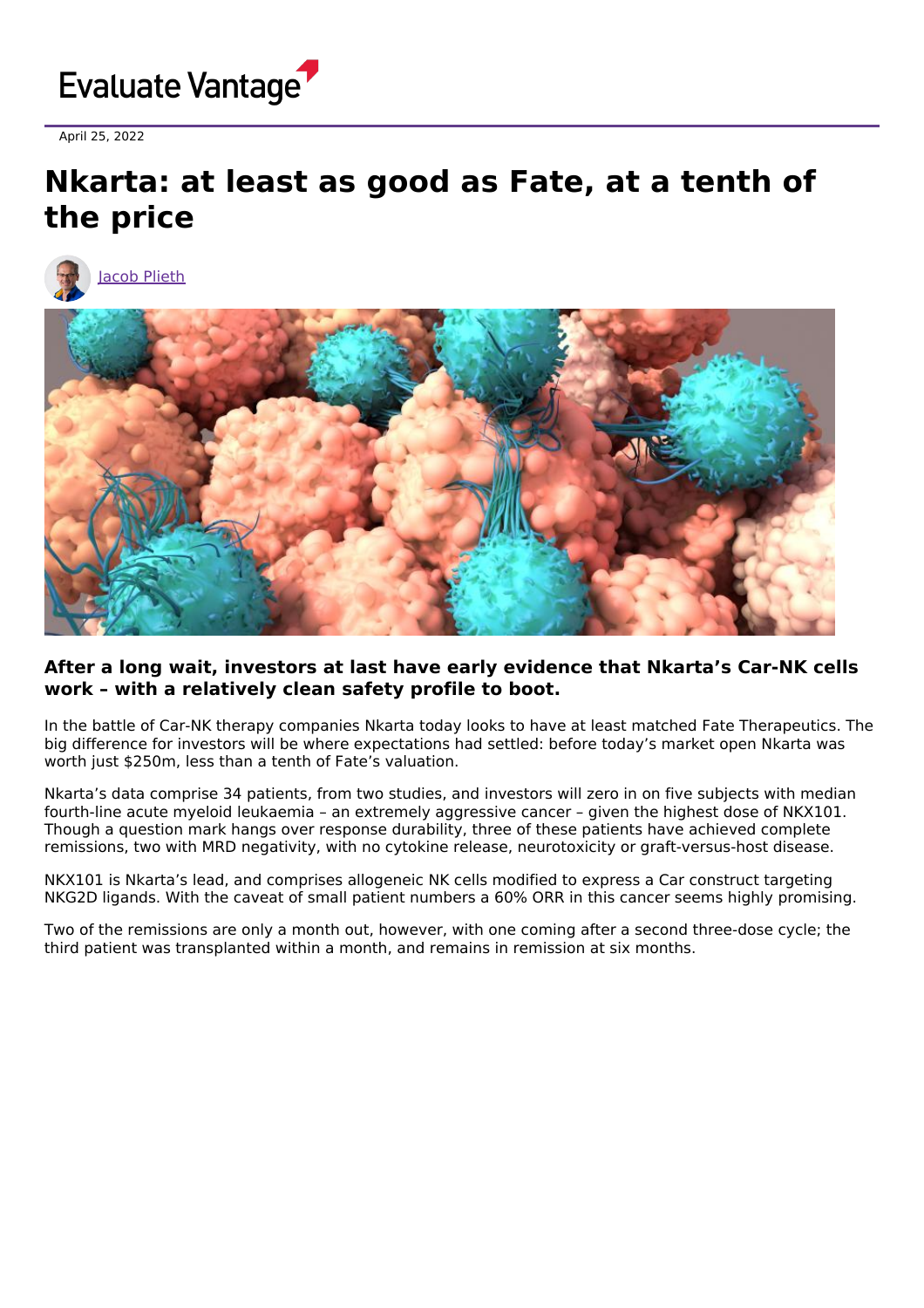

Swimmers plot for NKX101 in AML at a 21 Apr 2022 data cut-off. Source: company presentation.

The second trial reported today concerned a separate Nkarta NK cell asset, NKX019, which targets CD19, in Bcell malignancies.

Though the efficacy here is also decent, 70% ORR in lymphoma, or 83% in patients given a high dose, these data might be of less immediate interest given that such patients can already be given autologous Car-T therapy.

However, they will be noted by those investors trying to pick winners in the NK cell therapy game, given last August's report of the first human data for Fate's rival anti-CD19 Car-NK project FT596, also in [lymphoma.](https://www.evaluate.com/vantage/articles/news/trial-results/fate-delivers-point) While these results were impressive there were doubts about the setting - only some of the lymphomas were termed aggressive – and the contribution of Rituxan, which in one cohort was combined with FT596.

| <b>NKX019 efficacy in study NCT05020678</b> |                      |                       |  |  |
|---------------------------------------------|----------------------|-----------------------|--|--|
| NKX019 dose                                 | 3 doses (300m cells) | 3 doses (1.0bn cells) |  |  |
| ORR in NHL                                  | $2/4$ (50%)*         | $5/6$ (83%) ^         |  |  |
| ORR in ALL                                  | 0/1(0%)              | 0/2(0%)               |  |  |

NHL=non-Hodgkin's lymphoma; ALL=acute lymphoblastic leukaemia. Note: \*one CR; ^three CRs. Source: Nkarta presentation.

It must also be noted that Nkarta's NK cell approach is slightly different, and there are important distinctions between NKX019 and FT596. Nkarta sources NK cells from healthy donors, and is not at present looking at cells expressing high-affinity CD16; meanwhile, Fate uses induced pluripotent stem cells, most of which it modifies to express CD16.

Another important difference, in terms of the possible cost in lymphoma at least, is the dosing. Fate's best efficacy was achieved at just 300 million FT596 cells, while Nkarta had to take NKX019 up to a billion cells across three doses.

Either way, it is Nkarta's AML data with NKX101 that will now carry the weight of investor expectations. When Evaluate Vantage spoke to the [company](https://www.evaluate.com/vantage/articles/interviews/can-we-freeze-them-yes-we-can-says-nkarta) a year ago the plan was to unveil the first data at a medical conference in late 2021; with the slippage into 2022, and the all-important Ash meeting being missed, press releasing the results evidently became the best option.